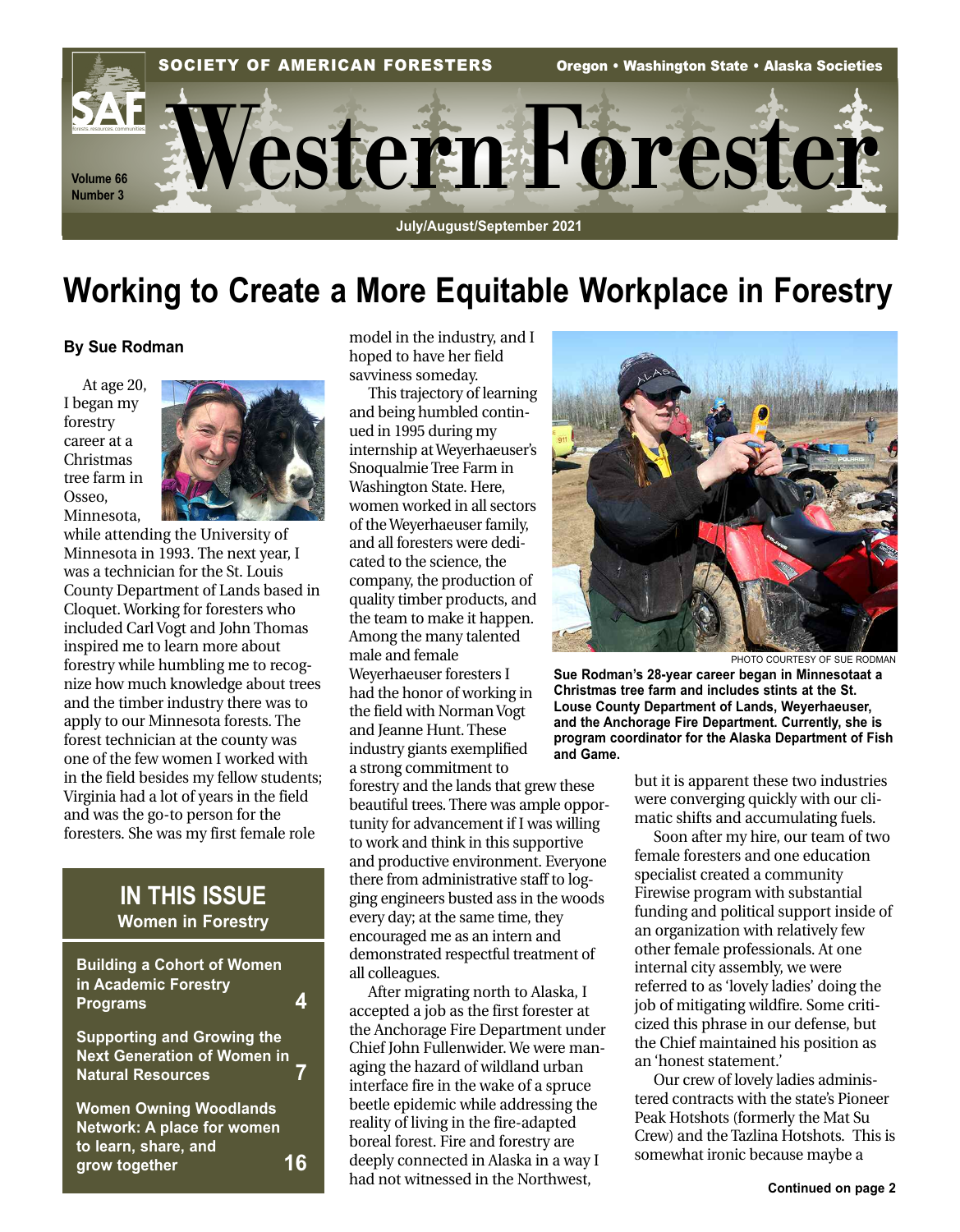

## **Western Forester**

Society of American Foresters PO Box 82836 Portland, OR 97282 503-224-8046

www.nwoffice.forestry.org/northwestoffice/western-forester-archive

**EDITOR:** Andrea Watts wattsa@forestry.org

*Western Forester* is published four times a year by the Oregon, Washington State, and Alaska Societies' SAF Northwest Office

*The mission of the Society of American Foresters is to advance sustainable management of forest resources through science, education, and technology; to enhance the competency of its members; to establish professional excellence; and to use our knowledge, skills, and conservation ethic to ensure the continued health, integrity, and use of forests to benefit society in perpetuity.*

**STATE SOCIETY CHAIRS Oregon:** Jeremy Felty, 360-621-7596, jeremy.felty@gmail.com

**Washington State:** Josh Meek, 360-581- 4949, wssafchair@gmail.com

**Alaska:** Ed Morgan, 303-476-1583, edmorgan4@msn.com

**NORTHWEST SAF BOARD MEMBERS**

**District 1:** Chris Schnepf, Area Extension Educator—Forestry & Professor, University of Idaho Extension, 208.292.1288, cschnepf@uidaho.edu

**District 2:** Mark Buckbee, 541-580-2227, buckbeefamily@msn.com

Please send change of address to: Society of American Foresters, 10100 Laureate Way, Bethesda, MD 20814 membership@safnet.org

Anyone is at liberty to make fair use of the material in this publication. To reprint or make multiple reproductions, permission must be obtained from the editor. Proper notice of copyright and credit to the Western Forester must appear on all copies made. Permission is granted to quote from the Western Forester if the customary acknowledgement accompanies the quote.

Other than general editing, the articles appearing in this publication have not been peer reviewed for technical accuracy. The individual authors are primarily responsible for the content and opinions expressed herein.

#### **Working to Create a More Equitable Workplace in Forestry Continued from page 1**

handful of women ever served on the state crew and few ever even applied to Tazlina, save the valiant efforts of Jeannine Walker who was so close to transcending that barrier on Tazlina decades ago. But the women who did work on the Mat Su Crew demonstrated strength and durability in their fortitude for hard work.

Now, in my position as program coordinator for the Alaska Department of Fish and Game, I am responsible for enhancing habitat for wildlife through mechanical treatments, prescribed fire, and wildland fire use. While a majority of the biologist and leadership positions are staffed by men, women fill positions through the ranks to deputy director. In a recent administration, our commissioner was female. Other departments in the state compare similarly with women filling all ranks of the line and leadership. Women do experience various forms of discrimination in the workplace in the context of work schedules and childcare; these situations have resulted in hurtful and unspoken gestures. I commend the women who navigate their path through these challenging coworkers and misunderstandings. These capable women are deconstructing the gender bias one situation at a time, although not with 100 percent success. At least we see how society is refining its definitions of equality and workforce development to acknowledge women's achievements and recognize their parental roles too.

#### **Behavior—then and now**

In 1997, my partner and I won the 'World Championship' Jack and Jill crosscut saw event in Kooskia, Idaho. We had competed professionally in the American Lumberjack Association (ALA) all summer, ready to take on the Australians. Touring every weekend from Priest River, Idaho, we packed up the truck and the dog to make the often midnight run to the coast or British Columbia for a show the next morning. We camped, cooked our own food, and raced back home on Sunday nights. The comradery was inspiring as our fellow competitors were a big group of friends who cheered each other on, helped one another with gear and technique, and didn't lose sight of the fun factor.

This pattern kept us going for several years, and I often enjoyed taking home prize money for winning events. The pay, however, was a fraction of what the men were awarded. When asking the ALA about this discrepancy, the answer was that men bring in the crowds and the money—women are essentially a side-show.

This unpleasant experience aside, over the years, I have witnessed notable changes in the workplace in how policies and attitudes changed around the treatment of women and men in the office. Employee training advanced to include presentations on workplace discrimination and the forms of sexual harassment. Staff often now have safe mechanisms to report unfair practices. Scoffing at these trainings was often the topic of closed-door office chatter with male colleagues as I sometimes had to agree that the sensitivity was pronounced. But admittedly, I became increasingly aware of my female colleagues' experiences and now have an objective view of the effects of discrimination on productivity and confidence.

These trainings unfortunately cannot still fully overcome personal or institutional biases. I have seen smart and capable women, who are viewed



#### **Next Issue: The Business of Consulting Forestry**